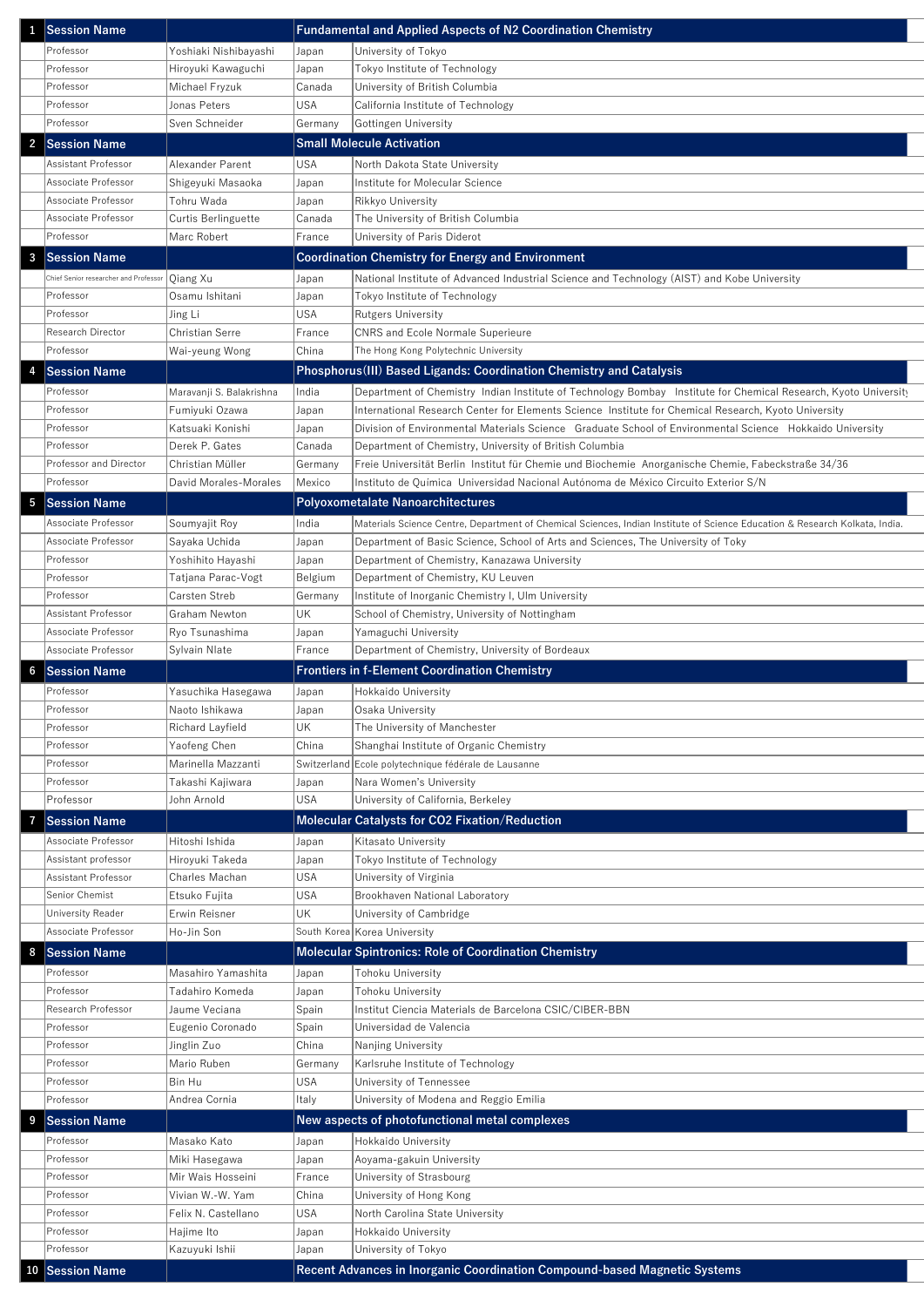|           | Professor               | Kunio Awaga           | Japan                | Nagoya University                                         |
|-----------|-------------------------|-----------------------|----------------------|-----------------------------------------------------------|
|           | Professor               | Yuko Hosokoshi        | Japan                | Osaka Prefecture University                               |
|           | Senior Researcher       | Rodolphe Clérac       | France               | Centre de Recherche Paul Pascal                           |
|           | Professor               | Li-Min Zheng          | China                | Nanjing University                                        |
|           | Distinguished Professor | Joel S. Miller        | USA                  | University of Utah                                        |
| 11        | <b>Session Name</b>     |                       |                      | <b>Molecular machines</b>                                 |
|           | Professor               | Gwénaël RAPENNE       | France               | University of Toulouse                                    |
|           | Professor               | Mitsuhiko SHIONOYA    | Japan                | University of Tokyo                                       |
|           | Professor               | Kazushi KINBARA       | Japan                | Tokyo Institute of Technology                             |
|           | Professor               | Kentaro TANAKA        | Japan                | Nagoya University                                         |
|           | Professor               | Alberto CREDI         | Italy                | University of Bologna                                     |
|           | Associate Professor     | Eric MASSON           | <b>USA</b>           | Ohio University                                           |
|           | 12 Session Name         |                       |                      | lonics for energy, environment, and advanced applications |
|           | Associate Professor     | Hirofumi Yoshikawa    | Japan                | Kwansei Gakuin Univ                                       |
|           | Associate Professor     | Satoshi Horike        | Japan                | Kyoto Univ                                                |
|           | Researcher              | Nobuhiro Ogihara      | Japan                | Toyota Central R&D Labs., Inc.                            |
|           | Associate Professor     | Masashi Okubo         | Japan                | Univ. of Tokyo                                            |
|           | Associate Professor     | Teppei Yamada         | Japan                | Kyushu Univ                                               |
|           | Professor               | Bo Wang               | China                | Beijing Institute of Technology                           |
|           | Professor               | Anne Bleuzen          | France               | Universite Paris-Sud                                      |
|           | Researcher              | Emilio Pardo Marin    | Spain                | Univ. of Valencia                                         |
|           | Professor               | Francesco Paesani     | <b>USA</b>           | University of California San Diego                        |
|           |                         |                       |                      |                                                           |
|           | 13 Session Name         |                       |                      | <b>Bioorganometallic Chemistry</b>                        |
|           | Associate Professor     | Toshiyuki Moriuchi    | Japan                | Graduate School of Engineering, Osaka University          |
|           | Associate Professor     | Hisashi Shimakoshi    | Japan                | Graduate School of Engineering, Kyushu University         |
|           | Professor               | Heinz-Bernhard Kraatz | Canada               | University of Toronto Scarborough                         |
|           | Professor               | Nils Metzler Nolte    | Germany              | Ruhr-Universität Bochum                                   |
|           | Professor               | Kenneth Kam-Wing Lo   |                      | P. R. China City University of Hong Kong                  |
|           | Professor               | Leonard James Wright  |                      | $ $ New Zealand $ {\sf The\ University\ of\ Australian}$  |
| 14        | <b>Session Name</b>     |                       |                      | <b>Functional Molecule-based Magnets</b>                  |
|           | Professor               | Shin-ichi Ohkoshi     | Japan                | The University of Tokyo                                   |
|           | Professor               | Hitoshi Miyasaka      | Japan                | Tohoku University                                         |
|           | Professor               | Fernando Palacio      | Spain                | University of Zaragoza                                    |
|           | Professor               | Cyrille Train         | France               | Université Grenoble-Alpes                                 |
|           | Professor               | You Song              | China                | Nanjing University                                        |
| <b>15</b> | <b>Session Name</b>     |                       | <b>ICF</b> symposium |                                                           |
|           | Professor               | Hiroki Oshio          | Japan                | University of Tsukuba                                     |
|           | Professor               | Hiroshi Kitagawa      | Japan                | <b>Kyoto University</b>                                   |
|           | Professor               | Song Gao              | China                | Peking University                                         |
|           | Professor               | John E. McGrady       | UK                   | University of Oxford                                      |
|           | Professor               | Oleg V Ozerov         | <b>USA</b>           | Texas A&M                                                 |
|           | Professor               | Jun Chen              | China                | Nankai University                                         |
| 16        | <b>Session Name</b>     |                       |                      | <b>Bioinspired Small Molecule Activation</b>              |
|           | Professor               | Shinobu Itoh          | Japan                | Osaka University                                          |

|    | Professor                                   | Takahiko Kojima                  | Japan      | University of Tsukuba                                                                           |
|----|---------------------------------------------|----------------------------------|------------|-------------------------------------------------------------------------------------------------|
|    | Professor                                   | Wonwoo Nam                       | Korea      | Ewha Womans University                                                                          |
|    | Professor                                   | A. S. Borovik                    | <b>USA</b> | University of California-Irvine                                                                 |
|    | Professor                                   | Franc Meyer                      | Germany    | Georg-August-University Göttingen                                                               |
| 17 | <b>Session Name</b>                         |                                  |            | Physical Inorganic Chemistry --- from classic to frontier ---                                   |
|    | Professor                                   | Takashiro Akitsu                 | Japan      | Tokyo University of Science                                                                     |
|    | Professor                                   | Kazuo Miyamura                   | Japan      | Tokyo University of Science                                                                     |
|    | Assistant Professor                         | Tomohiko Hamaguchi               | Japan      | <b>Fukuoka University</b>                                                                       |
|    | Associate Professor                         | Hongqi Sun                       | Australia  | Edith Cowan University                                                                          |
|    | Professor                                   | Ron Naaman                       | Israel     | Weizmann Institute of Science                                                                   |
|    | Professor                                   | Mauricio Alcolea Parafox         | Spain      | Universidad Complutense Madrid                                                                  |
|    | Monroe E. Spaght Professor of Chemistry     | Edward I. Solomon                | <b>USA</b> | <b>Stanford University</b>                                                                      |
|    |                                             |                                  |            |                                                                                                 |
| 18 | <b>Session Name</b>                         |                                  |            | Recent Advances in the Synthesis, Reactivity and Coordination Chemistry of Porphyrin Compounds. |
|    | Professor                                   | Lechoslaw LATOS_GRAZYNSKI Poland |            | University of Wrocław                                                                           |
|    | <b>Research Director CNRS</b>               | <b>Gerard Simonneaux</b>         | France     | University of Rennes 1                                                                          |
|    | Assistant Professor                         | Hulin Tai                        | China      | Nara Institute of Science and Technology                                                        |
|    | Emeritus Professor                          | Mikio Nakamura                   | Japan      | Toho University                                                                                 |
|    | Professor                                   | Saburo Neya                      | Japan      | Chiba University                                                                                |
| 19 | <b>Session Name</b>                         |                                  |            | <b>Coordination Asymmetry</b>                                                                   |
|    | Professor                                   | Nobuo KIMIZUKA                   | Japan      | Kyushu University                                                                               |
|    | Professor                                   | Toshiharu TERANISHI              | Japan      | Kyoto University                                                                                |
|    | MANA Principal Investigator Katsuhiko ARIGA |                                  | Japan      | International Center for Materials Nanoarchitectonics, NIMS                                     |
|    | Professor                                   | Eric MEGGERS                     | Germany    | Philipps-Universität Marburg                                                                    |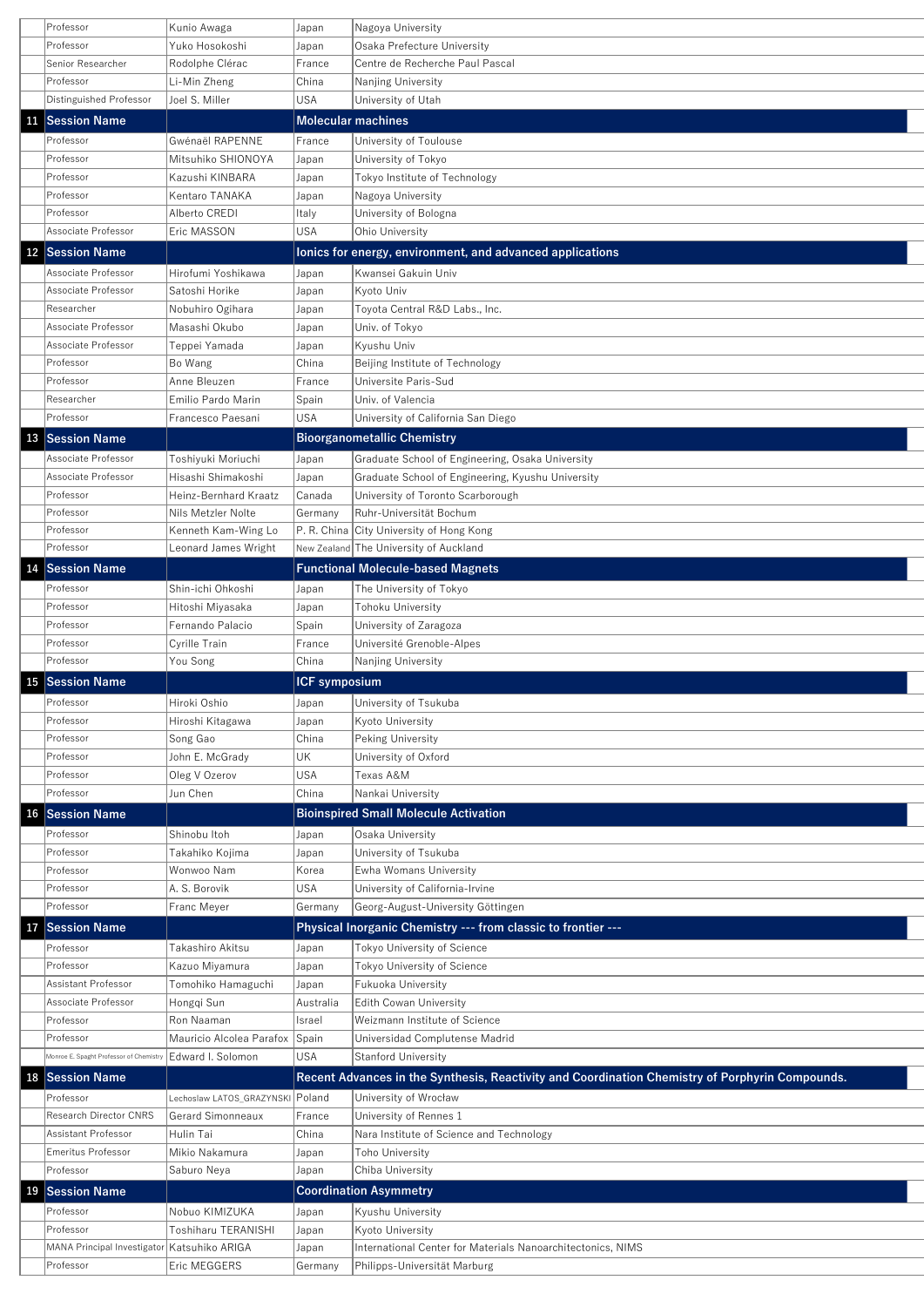|    | Professor                                                        | Jonathan NITSCHKE                               | UK                  | University of Cambridge                                                                                   |
|----|------------------------------------------------------------------|-------------------------------------------------|---------------------|-----------------------------------------------------------------------------------------------------------|
|    | Professor                                                        | Hai-Bo YANG                                     | China               | <b>East China Normal University</b>                                                                       |
|    | 20 Session Name                                                  |                                                 |                     | Metal complexes: from components and concepts to devices                                                  |
|    | Professor                                                        | Masa-aki Haga                                   | Japan               | Chuo University                                                                                           |
|    | Professor                                                        | Munetaka Akita                                  | Japan               | Tokyo Institute of Technology                                                                             |
|    | Assistant Professor                                              | Yuya Tanaka                                     | Japan               | Tokyo Institute of Technology                                                                             |
|    | Professor                                                        | Paul J. Low                                     | Australia           | University of Western Australia                                                                           |
|    | Sir Edward Frankland BP Chair of Inorganic Chemistry             | Nicholas Long                                   | UK                  | Sir Edward Frankland BP Chair of Inorganic Chemistry                                                      |
|    | Professor                                                        | Shie-Ming Peng                                  |                     | Taiwan, ROC National Taiwan University                                                                    |
|    | Professor                                                        | Yu-Wu Zhong                                     | China               | Institute of Chemistry, Chinese Academy of Sciences.                                                      |
| 21 | <b>Session Name</b>                                              |                                                 |                     | <b>Recent Advances in Molecular Conductors: Functionality</b>                                             |
|    | Chief Scientist                                                  | Reizo Kato                                      | Japan               | RIKEN                                                                                                     |
|    | Professor                                                        | Toshio Naito                                    | Japan               | <b>Ehime University</b>                                                                                   |
|    | Professor                                                        | Yasuhiro Nakazawa                               | Japan               | Osaka University                                                                                          |
|    | Professor                                                        | Manuel Almeida                                  | Portugal            | Universidade de Lisboa                                                                                    |
|    | Professor                                                        | Marc Fourmigué                                  | France              | Université Rennes 1                                                                                       |
|    | <b>STFC Fellow</b>                                               | Francis Pratt                                   | UK                  | ISIS Neutron and Muon Source, STFC Rutherford Appleton Laboratory                                         |
| 22 | <b>Session Name</b>                                              |                                                 |                     | <b>MOFs as Scaffolds for Nanomaterials Synthesis and Encapsulation</b>                                    |
|    | Associate Professor                                              | Takashi Uemura                                  | Japan               | Kyoto University                                                                                          |
|    | Professor                                                        | Masaki Kawano                                   | Japan               | Tokyo Institute of Technology                                                                             |
|    | Professor                                                        | Guillaume Maurin                                | France              | Univ. of Montpellier                                                                                      |
|    | Associate Professor                                              | Christian Doonan                                | Australia           | University of Adelaide                                                                                    |
|    | Professor                                                        | Daniel Maspoch                                  | Spain               | Catalan Institute of Nanoscience and Nanotechnology                                                       |
| 23 | <b>Session Name</b>                                              |                                                 |                     | <b>Triggering Assembly of Supramolecular Coordination Compounds</b>                                       |
|    | Professor                                                        | Takafumi Kitazawa                               | Japan               | Department of Chemistry, Toho University                                                                  |
|    | Professor                                                        | Yoichi Habata                                   | Japan               | Department of Chemistry, Toho University                                                                  |
|    | Research Associate                                               | Mari Ikeda                                      | Japan               | Chiba Institute of Technology                                                                             |
|    | Professor                                                        | Shim Sung Lee                                   |                     | South Korea Gyeongsang National University                                                                |
|    | Professor                                                        | Azzedine Bousseksou                             | France              | Laboratoire de Chimie de Coordination, CNRS UPR-8241                                                      |
|    | enior Principal Research Scientist and Director of China Engagen | Gang Wei                                        | Australia           | Commonwealth Scientific and Industrial Research Organisation (CSIRO)                                      |
|    | Professor                                                        | Yann Garcia                                     | Belgium             | Universite catholique de Louvain                                                                          |
|    | Assistant Professor                                              | Nanthawat Wannarit                              | Thailand            | Faculty of Science and Technology, Thammasat Universty                                                    |
|    | Professor                                                        | Franz Renz                                      | Germany             | Institute of Inorganic Chemistry, Leibniz Universitat Hannover                                            |
|    | Research Associate                                               | Ksenia Yu Maryunia                              | Russian             | Department of Chemistry, Hiroshima University                                                             |
| 24 | <b>Session Name</b>                                              |                                                 |                     | <b>Photochemistry and Photophysics of Multimetallic and Supramolecular Coordination Systems</b>           |
|    | Professor                                                        | Keisuke Umakoshi                                | Japan               | Nagasaki University                                                                                       |
|    | Professor                                                        | Masaaki Abe                                     | Japan               | University of Hyogo                                                                                       |
|    | Professor                                                        | Peter Ford                                      | USA                 | University of California Santa Barbara                                                                    |
|    | Professor                                                        | Guido Clever                                    | Germany             | TU Dortmund University                                                                                    |
|    | Professor                                                        | Zhong-Ning Chen                                 | China               | Fujian Institute of Research on the Structure of Matter                                                   |
|    | 25 Session Name                                                  |                                                 |                     | Coordination and Organometallic Complexes Based on Pincer and Pincer-like Ligands: Fundamental Reactivity |
|    |                                                                  |                                                 | <b>Applications</b> |                                                                                                           |
|    | Professor                                                        | Nobuharu Iwasawa                                | Japan               | Tokyo Institute of Technology                                                                             |
|    | Professor<br>$D_{\nu}$                                           | OZAWA Fumiyuki<br>$\bigcap_{\alpha} M_{\alpha}$ | Japan<br>$C_{i,j}$  | Kyoto University<br>$l$ und University                                                                    |
|    |                                                                  |                                                 |                     |                                                                                                           |

|    | Professor                                           | Ola Wendt               | Sweden        | Lund University                                                                                                            |
|----|-----------------------------------------------------|-------------------------|---------------|----------------------------------------------------------------------------------------------------------------------------|
|    | Professor                                           | Jarl Ivar van der Vlugt |               | The Netherlands University of Amsterdam                                                                                    |
|    | Professor                                           | Davit Zargarian         | Canada        | Université de Montréal                                                                                                     |
| 26 | <b>Session Name</b>                                 |                         |               | <b>Metallo-Supermolecules &amp; Metal Containing Polymers</b>                                                              |
|    | Professor                                           | Hiroshi NISHIHARA       | JAPAN         | Department of Chemistry, School of Science The University of Tokyo                                                         |
|    | Group Leader                                        | Masayoshi HIGUCHI       | <b>JAPAN</b>  | Electronic Functional Macromolecules Group National Institute for Materials Science                                        |
|    | Professor                                           | Kimihisa YAMAMOTO       | <b>JAPAN</b>  | Institute of Innovative Research, Tokyo Institute of Technology                                                            |
|    | President and Vice-Chancellor   Alaa S. Abd-EI-Aziz |                         | CANADA        | University of Prince Edward Island                                                                                         |
|    | Professor                                           | Didier Astruc           | <b>FRANCE</b> | Member of the Institut Universitaire de France, Institut des Sciences Moléculaires, Groupe Nanosciences Moléculai          |
|    | Professor                                           |                         |               | Wai-Yeung Wong, Raymond Hong Kong Department of Applied Biology & Chemical Technology The Hong Kong Polytechnic University |
| 27 | <b>Session Name</b>                                 |                         |               | Coordination framework materials for microenvironmental applications                                                       |
|    | Associate Professor                                 | Shuhei Furukawa         | Japan         | Kyoto University                                                                                                           |
|    | Associate Professor                                 | Daisuke Tanaka          | Japan         | Kwansei Gakuin University                                                                                                  |
|    | Associate Professor                                 | Nobuhiko Hosono         | Japan         | Kyoto University                                                                                                           |
|    | Senior Lecturer                                     | Takaaki Tsuruoka        | Japan         | Konan University                                                                                                           |
|    | Professor                                           | Masahide Takahashi      | Japan         | Osaka Prefecture University                                                                                                |
|    | Senior Scientist                                    | Josep Puigmarti Luis    | <b>ETH</b>    | Switzerland                                                                                                                |
|    | Professor                                           | Kevin C.-W. Wu          | Taiwan        | National Taiwan University                                                                                                 |
|    | Professor                                           | Paolo Falcaro           | Austria       | <b>Graz University of Technology</b>                                                                                       |
|    | 28 Session Name                                     |                         |               | <b>Theoretical Coordination Chemistry</b>                                                                                  |
|    | Professor                                           | Eliseo Ruiz             | Spain         | Universitat de Barcelona                                                                                                   |
|    | Professor                                           | Laura Gagliardi         | <b>USA</b>    | University of Minnesota                                                                                                    |
|    | Professor                                           | Daniel Aravena          | Chile         | University of Santiago de Chile                                                                                            |
|    |                                                     |                         |               |                                                                                                                            |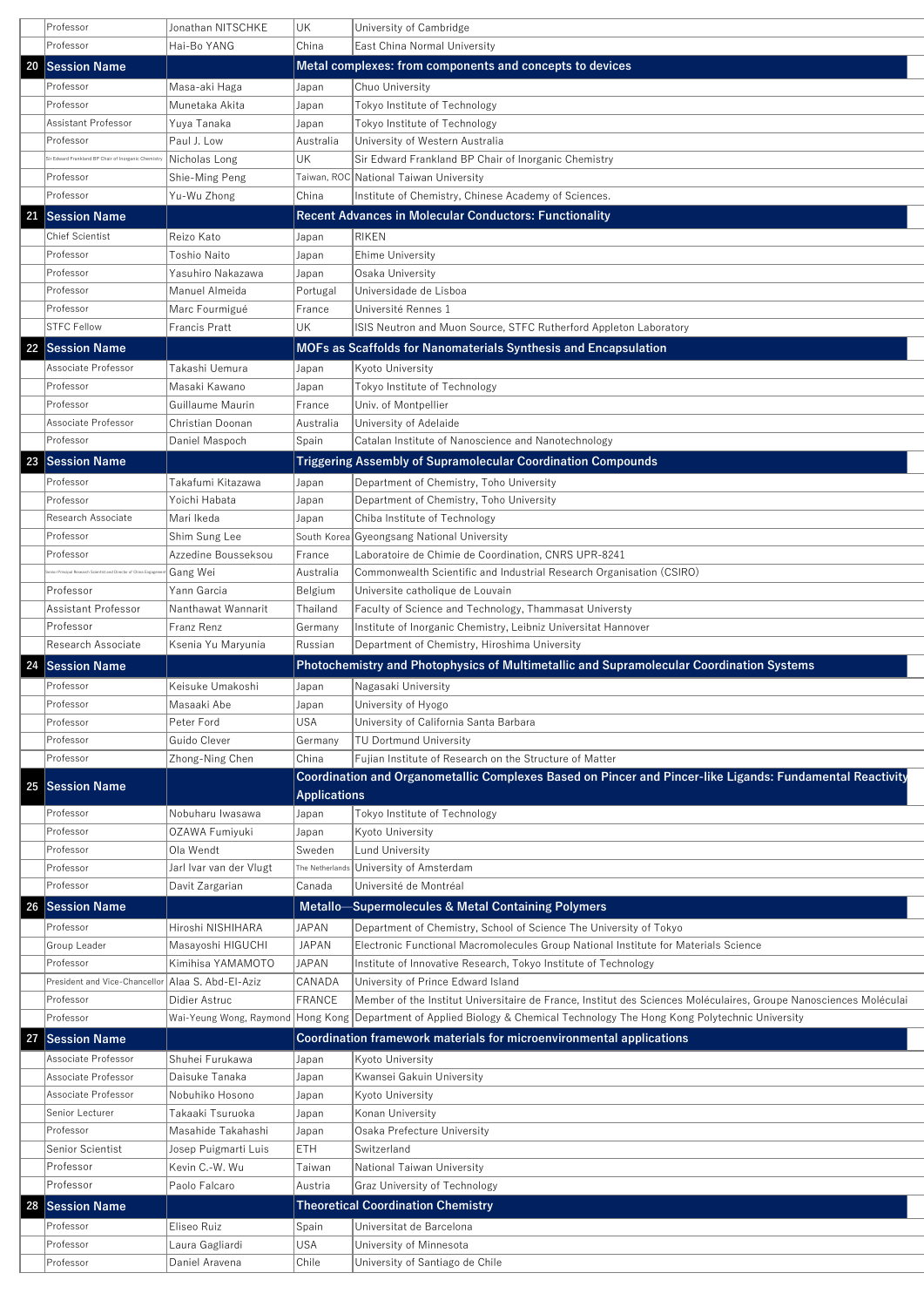|    | Associate Professor          | Gopalan Rajaraman          | India          | Indian Institute of Technology Bombay                                                                                                                                |
|----|------------------------------|----------------------------|----------------|----------------------------------------------------------------------------------------------------------------------------------------------------------------------|
|    | Professor                    | Yu Takano                  | Japan          | Hiroshima City University                                                                                                                                            |
|    | Associate Professor          | Yasutaka Kitagawa          | Japan          | Osaka University                                                                                                                                                     |
| 29 | <b>Session Name</b>          |                            |                | <b>Recent Advances in Molecular Conductors: Materials Development</b>                                                                                                |
|    | Professor                    | Jun-ichi Yamada            | Japan          | University of Hyogo                                                                                                                                                  |
|    | Professor                    | Takehiko Mori              | Japan          | Tokyo Institute of Technology                                                                                                                                        |
|    | Professor                    | Yohji Misaki               | Japan          | <b>Ehime Unversity</b>                                                                                                                                               |
|    | Professor                    | Hiroyuki Nshikawa          | Japan          | Ibaraki University                                                                                                                                                   |
|    | Director of Research         | Narcis Avarvari            | France         | University of Angers                                                                                                                                                 |
|    | Program Director             | John Schlueter             | <b>USA</b>     | National Science Foundation                                                                                                                                          |
|    | Senior Lecturer              | Lee Martin                 | UK             | Nottingham Trent University                                                                                                                                          |
| 30 | <b>Session Name</b>          |                            |                | Metal-oxo clusters: from purely inorganic entities to composite materials                                                                                            |
|    | Professor                    | Tomoji Ozeki               | Japan          | Nihon University                                                                                                                                                     |
|    | Associate Professor          | Masahiro Sadakane          | Japan          | Hiroshima University                                                                                                                                                 |
|    | Professor                    | Ulrich Kortz               | Germany        | Jacobs University                                                                                                                                                    |
|    | Professor                    | Tianbo Liu                 | <b>USA</b>     | The University of Akron                                                                                                                                              |
|    | Professor                    | Leroy Cronin               | UK             | University of Glasgow                                                                                                                                                |
|    | Professor                    | Yang-Guang Li              | China          | Northeast Normal University                                                                                                                                          |
|    | Professor                    | May Nyman                  | <b>USA</b>     | Oregon State University                                                                                                                                              |
| 31 | <b>Session Name</b>          |                            |                | Breaking and forming $0.0$ bonds using earth abundant transition metal complexes                                                                                     |
|    | <b>Senior Scientist CNRS</b> | <b>ANXOLABEHERE Elodie</b> | <b>FRANCE</b>  | Laboratoire d'Electrochimie Moléculaire –UMR 7591 Université Paris Diderot                                                                                           |
|    | Junior Scientist CNRS        | <b>GENNARI Marcello</b>    | <b>FRANCE</b>  | Département de Chimie Moléculaire - UMR 5250 Université Grenoble Alpes (UGA)                                                                                         |
|    | Associate Professor          | JACKSON Timothy A.         | USA            | University of Kansas                                                                                                                                                 |
|    | Professor                    | <b>COSTAS Miquel</b>       | SPAIN          | IQCC and Departament de Qimica, Universitat Girona                                                                                                                   |
|    | Professor                    | <b>HITOMI Yutaka</b>       | <b>JAPAN</b>   | Department of Applied Chemistry, Graduate School of Science and Engineering, Doshisha University                                                                     |
|    | Professor                    | FUJII Hiroshi              | JAPAN          | Department of Chemistry, Nara Women's University                                                                                                                     |
|    | 32 Session Name              |                            |                | The coordination chemistry of extractive metallurgy                                                                                                                  |
|    | <b>Emeritus Professor</b>    | Peter A Tasker             | UK             | University of Edinburgh                                                                                                                                              |
|    | Professor                    | Klaus R Koch               |                | South Africa Stellenbosch University                                                                                                                                 |
|    | <b>Emeritus Professor</b>    | Karsten Gloe               | Germany        | <b>Technical University Dresden</b>                                                                                                                                  |
|    | Professor                    | Masahiro Goto              | Japan          | Kyushu University                                                                                                                                                    |
|    | Group Leader                 | Bruce A Moyer              | USA            | Oak Ridge National Laboratory                                                                                                                                        |
|    | Group Leader                 | Hirokazu Narita            | Japan          | National Institute of Advanced Industrial Science and Technology                                                                                                     |
|    | Group Leader                 | Dave Robinson              | Australia      | <b>CSIRO Mineral Resources</b>                                                                                                                                       |
| 33 | <b>Session Name</b>          |                            |                | Functional hybrid materials for catalytic energy conversion (tentative)                                                                                              |
|    | Professor                    | Ken Sakai                  | Japan          | Department of Chemistry, Faculty of Science, WPI-I2CNER (International Institute for Carbon-Neutral Energy Research), and CMS (Center for Molecular Systems) of Kyus |
|    | Professor                    | Gary Brudvig               | <b>USA</b>     | Department of Chemistry, Yale University                                                                                                                             |
|    | Professor                    | Licheng Sun                | Sweden & China | <b>KTH &amp; Dalian University of Technology</b>                                                                                                                     |
|    | Professor                    | Gary Hanan                 | Canada         | Universitate de Montreal                                                                                                                                             |
|    | Professor                    | Sebastiano Campagna        | Italy          | University of Messina                                                                                                                                                |
|    | <b>CEA Research Director</b> | Vincent Artero             | France         | Univ Grenoble Alpes, CNRS and CEA-Grenoble                                                                                                                           |
|    | Professor                    | Julio Lloret               | Spain          | <b>ICIQ</b>                                                                                                                                                          |
|    | Professor                    | Masayuki Yagi              | Japan          | Niigata University                                                                                                                                                   |
|    | Professor                    | Ryu Abe                    | Japan          | Department of Energy and Hydrocarbon Chemistry, Faculty of Engineering Kyoto University                                                                              |
|    | Professor                    | Alceo Macchion             | Italy          | University Perugia                                                                                                                                                   |

|    | , , , , , , , , , , | <b>NULLOUINIQUE</b> | itaiy      | UTITVUJJILY I UTURIU                                                |
|----|---------------------|---------------------|------------|---------------------------------------------------------------------|
| 34 | <b>Session Name</b> |                     |            | <b>Electron-Conductive/Redox-Active Coordination Polymers</b>       |
|    | Assistant Professor | Hiroaki Iguchi      | Japan      | Tohoku University                                                   |
|    | Assistant Professor | Wataru Kosaka       | Japan      | Tohoku University                                                   |
|    | Associate Professor | Yumi Yakiyama       | Japan      | Osaka University                                                    |
|    | Assistant Professor | Kazuya Otsubo       | Japan      | <b>Kyoto University</b>                                             |
|    | Assistant Professor | Zhongyue Zhang      | Japan      | Nagoya University                                                   |
|    | Associate Professor | Hoi Ri Moon         | Korea      | <b>UNIST</b>                                                        |
|    | Associate Professor | Deanna D'Alessandro | Australia  | The University of Sydney                                            |
|    | Associate Professor | Mircea Dincă        | <b>USA</b> | Massachusetts Institute of Technology                               |
| 35 | <b>Session Name</b> |                     |            | <b>Non-covalent Interactions in Functional Coordination Systems</b> |
|    | Professor           | Takumi Konno        | Japan      | Graduate School of Science, Osaka University                        |
|    | Professor           | Makoto Tadokoro     | Japan      | Faculty of Science Division I, Tokyo University of Science          |
|    | Professor           | Kuang-Lieh Lu       | Taiwan     | Institute of Chemistry, Academia Sinica                             |
|    | Professor           | Malcolm Halcrow     | <b>UK</b>  | School of Chemistry, University of Leeds                            |
|    | C.N.R.S. researcher | Stéphane Baudron    | France     | University of Strasbourg                                            |
| 36 | <b>Session Name</b> |                     |            | <b>Rising Stars in Coordination Chemistry</b>                       |
|    | Assistant Professor | Yoko Sakata         | Japan      | Kanazawa University                                                 |
|    | Assistant Professor | Tetsuro Kusamoto    | Japan      | The University of Tokyo                                             |
|    | Senior Lecturer     | Nobuto Yoshinari    | Japan      | Osaka University                                                    |
|    | Assistant Professor | Akitaka Ito         | Japan      | Kochi University of Technology                                      |
|    | Assistant Professor | Ryo Ohtani          | Japan      | <b>Kumamoto University</b>                                          |
|    | Associate Professor | Wei-Xiong ZHANG     | China      | Sun Yat-Sen University                                              |
|    |                     |                     |            |                                                                     |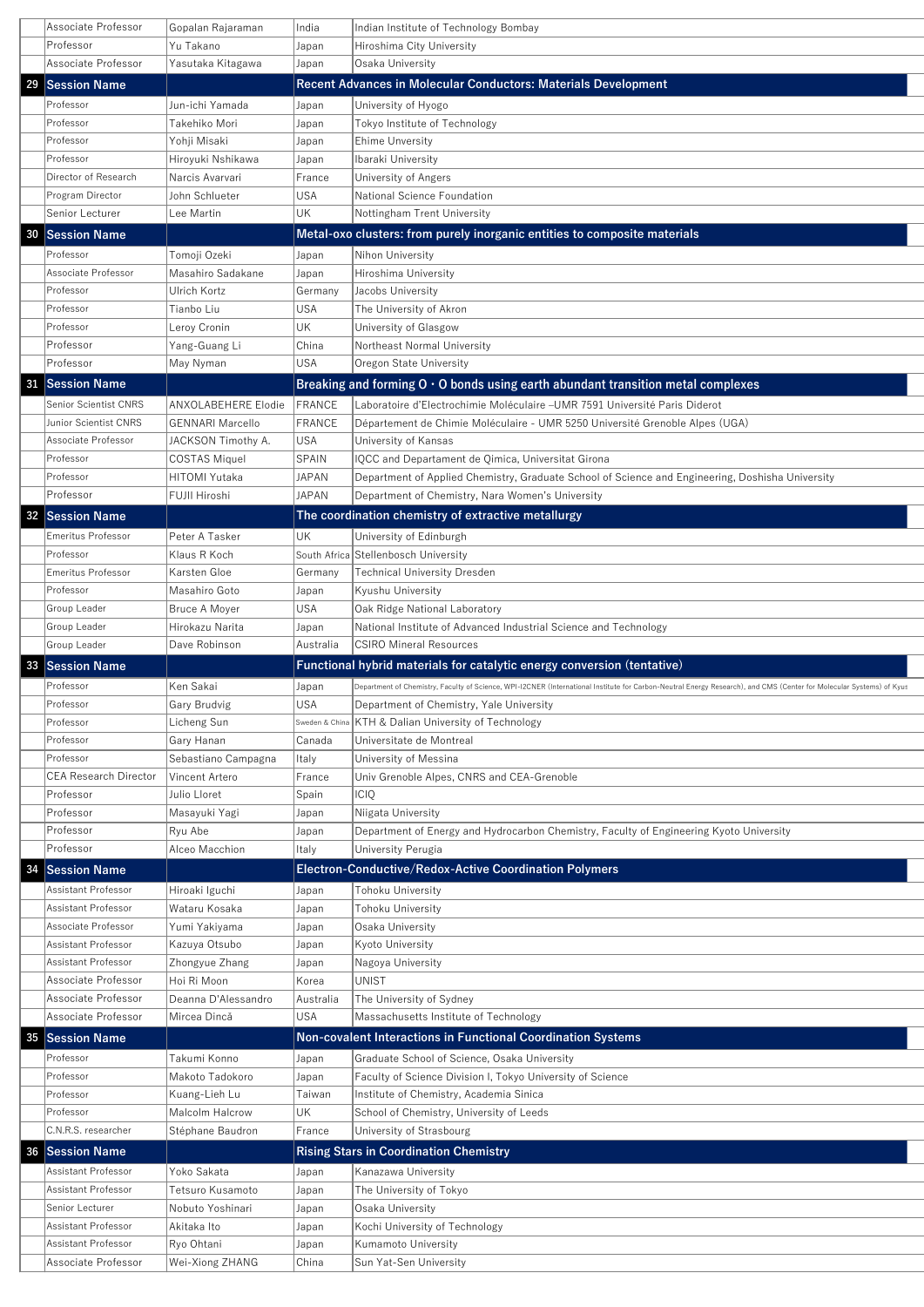|    | <b>Assistant Professor</b>               | Kenneth Hanson       | <b>USA</b> | Florida State University                                                                   |
|----|------------------------------------------|----------------------|------------|--------------------------------------------------------------------------------------------|
|    | Associate Professor                      | Dawid Pinkowicz      | Poland     | Jagiellonian University in Krakow                                                          |
|    | Assistant Professor                      | Tsai-Te Lu           | Taiwan     | Chung Yuan Christian University (from Aug. 1. 2017, National Tsing Hua University)         |
| 37 | <b>CANCELLED</b>                         |                      |            | <b>Coordination Chemistry for the Quantum Revolution</b>                                   |
|    | 38 Session Name                          |                      |            | Organometallic Complexes for Organic Synthesis and Polymerization                          |
|    | Group Director                           | Zhaomin Hou          | Japan      | <b>RIKEN</b>                                                                               |
|    | Professor                                | Kyoko Nozaki         | Japan      | University of Tokyo                                                                        |
|    | Professor and Deputy Director Yong Tang  |                      | China      | hanghai Institute of Organic Chemistry, Chinese Academy of Sciences                        |
|    | Edwards S Sanford Professor of Chemistry | Paul J Chirik        | <b>USA</b> | <b>Princeton University</b>                                                                |
|    | Professor                                | Laurel L. Schafer    | Canada     | University of British Columbia                                                             |
| 39 | <b>Session Name</b>                      |                      |            | Coordination chemistry at the nanoscale: functional nanoparticles and nanosheets           |
|    | Professor                                | Ameloot, Rob         | Belgium    | University of Leuven                                                                       |
|    | Professor                                | Catala, Laure        | France     | Université Paris Sud                                                                       |
|    | Associate Professor                      | Makiura, Rie         | Japan      | Osaka Prefecture University                                                                |
|    | Professor                                | Mallah, Talal        | France     | Université Paris Sud                                                                       |
|    | Assistant Professor                      | Sakamoto, Ryota      | Japan      | The University of Tokyo                                                                    |
|    | Associate Professor                      | Takaishi, Shinya     | Japan      | Tohoku University                                                                          |
|    | Professor                                | Talham, Daniel       | <b>US</b>  | University of Florida                                                                      |
| 40 | <b>Session Name</b>                      |                      |            | <b>Modern EPR: a Powerful Tool for Studies of Metal Complexes</b>                          |
|    | Professor                                | Stephen Hill         | <b>USA</b> | Florida State University and National High Magnetic Field Laboratory                       |
|    | Professor                                | Takeji Takui         | Japan      | <b>Osaka City University</b>                                                               |
|    | Group leader                             | Alexander Schnegg    | Germany    | Helmholtz Zentrum Berlin                                                                   |
|    | Professor                                | Motoko Asano         | Japan      | <b>Faculty of Science &amp; Engineering, Gunma University</b>                              |
| 41 | <b>Session Name</b>                      |                      |            | The Encapsulation Phenomenon: Coordination, Supramolecular and Covalent Cages and Capsules |
|    | Group Leader/Manager                     | Pablo Ballester      | Spain      | ICIQ Institut Catala D'Investigacio Quimica                                                |
|    | Associate Professor                      | Michito Yoshizawa    | Japan      | Tokyo Institute of Technology                                                              |
|    | Professor                                | Valerie Heitz        | France     | Université de Strasbourg                                                                   |
|    | Professor                                | Shigehisa Akine      | Japan      | Kanazawa University                                                                        |
|    | Professor                                | Dillip Kumar Chand   | India      | Indian Institute of Technology Madras                                                      |
|    | Professor                                | Yan Z. Voloshin      | Russia     | Russian Academy of Sciences                                                                |
| 42 | <b>Session Name</b>                      |                      |            | Solid state reactivity and structural transformations                                      |
|    | Associate Professor                      | Mobin Shaikh         | India      | IIT Indore                                                                                 |
|    | Associate Professor                      | Yoshiki Ozawa        | Japan      | University of Hyogo                                                                        |
|    | Researcher                               | Manabu Hoshino       | Japan      | <b>RIKEN</b>                                                                               |
|    | Professor                                | Tomislav Friscic     | Canada     | McGill University                                                                          |
|    | Lecturer                                 | Dr. Shao-Liang Zheng | <b>USA</b> | <b>Harvard University</b>                                                                  |
| 43 | <b>Session Name</b>                      |                      |            | <b>Chiral Functional Materials</b>                                                         |
|    | Professor                                | Takahisa ARIMA       | Japan      | University of Tokyo                                                                        |
|    | <b>Researcher Director</b>               | Javier CAMPO         | Spain      | Materials Science Institute of Aragón                                                      |
|    | Professor                                | Katsuya INOUE        | Japan      | Hiroshima University                                                                       |
|    | Professor                                | Dominique LUNEAU     | France     | Univ. Lyon                                                                                 |
|    | <b>Researcher Director</b>               | Jean-Pascal SUTTER   | France     | <b>CNRS / Coordination Chemistry Laboratory - Toulouse</b>                                 |
| 44 | <b>Session Name</b>                      |                      |            | Molecule-based Magnetism: State of the Art in Muliti-stable Magnetic Compounds             |
|    | Professor                                | Masaaki Ohba         | Japan      | Kyushu University                                                                          |

|    | Professor                                                                | Osamu Sato                               | Japan      | Kyushu University                                                       |
|----|--------------------------------------------------------------------------|------------------------------------------|------------|-------------------------------------------------------------------------|
|    | Professor                                                                | Jose A. Real                             | Spain      | Valencia university                                                     |
|    | Professor                                                                | Sally Brooker                            |            | New Zealand University Otago                                            |
|    | Lecturer                                                                 | Grace Morgan                             | Ireland    | University College Dublin                                               |
|    | Professor                                                                | <b>Birgit Weber</b>                      | Germany    | Universität Bayreuth                                                    |
|    | 45 Session Name                                                          |                                          |            | Metal mediated hydrogen production and activation inspired by Nature    |
|    | Professor                                                                | Thomas B. Rauchfuss                      | <b>USA</b> | Department of Chemistry, 505 South Mathews Avenue Urbana, IL 61801      |
|    | Professor                                                                | Seiji Ogo                                | Japan      | Kyusyu University                                                       |
|    | Professor                                                                | Yoshiki Higuchi                          | Japan      | University of Hyogo                                                     |
|    | Associate Professor                                                      | Takahiro Matsumoto                       | Japan      | Kyusyu University                                                       |
|    | Associate Professor                                                      | Ming-Hsi Chiang                          | Taiwan     | Institute of Chemistry Academia Sinica                                  |
|    | Assistant Professor                                                      | Hannah S. Shafaat                        | <b>USA</b> | <b>Ohio State University</b>                                            |
|    | Professor                                                                | Wolfgang Weigand                         | Germany    | Friedrich Schiller University Jena                                      |
| 46 | <b>Session Name</b>                                                      |                                          |            | The chemistry of weak interactions of interest to coordination chemists |
|    | Professor                                                                | Kiyoshi Fujisawa                         | Japan      | Ibaraki University, Department of Chemistry                             |
|    | Professor                                                                | Kiyoshi Tsuge                            | Japan      | University of Toyama, Graduate School of Science and Engineering        |
|    | tinguished Professor and Head, Research Centre for Crystalline Material: | Edward R.T. Tiekink                      | Malaysia   | Sunway University                                                       |
|    | Professor                                                                | David J. Young                           | Australia  | University of the Sunshine Coast                                        |
|    | Assistant Professor                                                      | Siti Nadiah binti Abdul Halim   Malaysia |            | University of Malaya                                                    |
|    | Associate Professor                                                      | Jack Clegg                               | Australia  | University of Queensland                                                |
|    | Assistant Professor of Chemistry   Kittipong Chainok                     |                                          | Thailand   | <b>Thammasat University</b>                                             |
| 47 | <b>Session Name</b>                                                      |                                          |            | <b>Speciation in coordination chemistry</b>                             |
|    | Professor                                                                | Debbie C. Crans                          | US         | Colorado State University                                               |